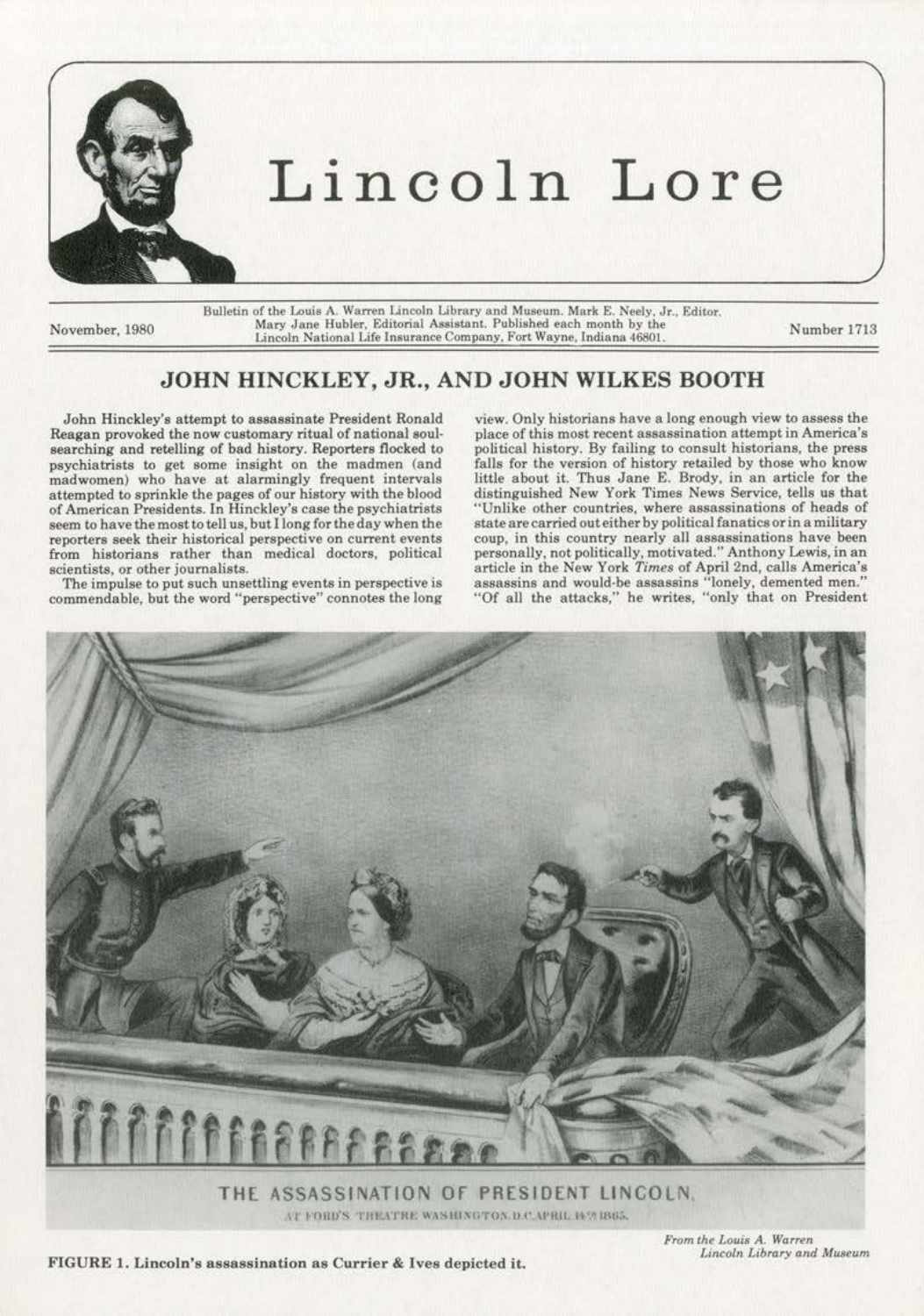Truman by Puerto Rican nationalists had an identifiable political purpose." *Time* magazine, in its April 13th issue, identified John Wilkes Booth as ''the first of the modern American assassins." Time belittles his love for the Confederacy as "fustian" and stresses Booth's desire for fame. United Press International's Peter Costa got his history from a psychiatrist who had studied "Son of Sam" killer **David Berkowitz and from other illustrious medicos. One of the latter said that "Recent assassination attempts have not**  been politically motivated." And the "Son of Sam" doctor added that John Wilkes Booth was similar to Hinckley in being a failure, overshadowed by a successful father. "The psychiatrist," Costa wrote, "said Boothe [sic] was a failed actor, who never received the critical acclaim that his father  $-$  also an actor  $-$  did." Most of the articles about the recent attempt agreed that only the Puerto Rican nationalists who **attempted to kill President Harry Truman were exceptions to the rule that. American assassins were mentally unstable loners little concerned with the issues of politics.** 

**Absolutely nothing in the Lincoln assassination fits this new version of American history. In the hope of destroying**  this myth before it gains any serious degree of acceptance, let **us review the facts of America's first Presidential assassination, John Wi1kes Booth's political crime, the**  murder of Abraham Lincoln.

**"They are quiet, slightly overweight young men more familiar with guns than with girls.'' This is the dramatic**  beginning of Peter Costa's article, which tries to force Booth **into the mold of other assassins and would·be assassins. To**  this profile, Or. Zigmond Lebensohn adds the portrait of "a **single mentally disturbed person who is alienated from society, who feels like a zero, is wanted by no one and can'tget**  a job." Jane Brody admits that Booth does not fit the mold of the "little people" who have since tried to kill American Presidents, but she hastens to add that "even Booth was the **lesser light in a family of actors more successful than he."** 

It would be a great error to engage in a debate on this **question on the narrow terms suggested by the journalists**  and psychologists. I do not relish the prospect of a debate over

**Booth's psyche, about whjch we know very little. I feel certain**  that some doctors and journalists would not find Booth's **S20,000·a·year income a significant index of his secure fame as an actor. His reputation as a ladies' man might be thought**  a minor exception to the profile. More pertinent to setting the record straight is all the vast historical evidence the doctors and journalists fail to mention - the evidence that proves **Lincoln's assassination was a crime with a clear political motive and not the weirdly inexplicable intrusion of a little lunatic into American history. The doctors and the reporters will not find the explanation of Lincoln's assassination by**  studying John Wilkes Booth's relationship with his father. **The answer lies in the testimony, letters, and documents**  which Booth and his coconspirators left for historians to study.

Coconspirators? The doctors and journalists did not mention them, but they are an important proof of the nature of John Wilkes Booth's crime. In the first place, *they did exist.*  **His was not the work of some troubled individual so far from**  reality that he could enlist no one else in his cause. If fact, he **enlisted quite a few. Booth's crime began as a plot to kidnap**  the President, and he gathered a large enough group to accomplish it - a group equipped with the talents he needed **for a desperate act. In the late summer or early autumn of**  1864, Booth contacted two old school chums of his. Samuel Bland Arnold and Michael O'Laugblen (or O'Laughlin). In the winter he added John Harrison Surratt, Jr. Surratt was **well connected in the disloyal network of southern Maryland,**  and he probably introduced Booth to George A. Atzerodt, the next recruit. Booth added David Edgar Herold, a pharmacist's assistant who had sold the actor medicine when **he was ailing from a growth on his neck, and, finally, Lewis**  Thornton Powell (alias Paine or Payne).

They were all useful men. Arnold and O'Laughlen were **former soldiers. Surratt was a spy; he knew how to get away**  from Yankee soldiers and detectives. Herold was a partridge hunter, allegedly familiar with the backwoods of Maryland through which the kidnappers must flee. Atzerodt had often **ferried spies across the river from Maryland to Virginia.** 



*From the Louis* **A.** *Warren*  Lincoln Library and Museum

FIGURE 2. This rare and unidentified print interpreted Booth's crime as a political act.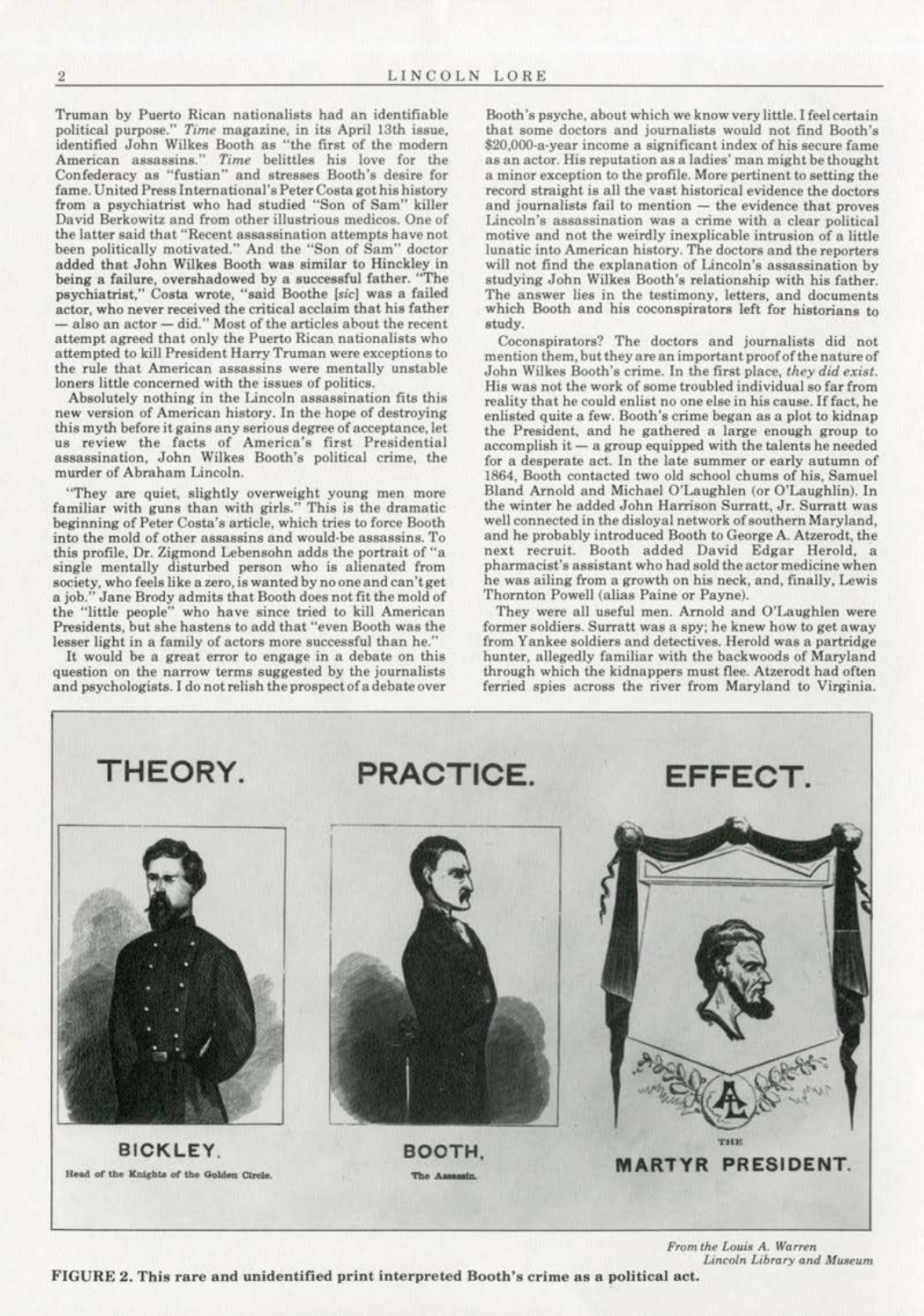

 $From the Louis A. Warren$ *Uncofn Library ond Museum*  FIGURE 3. Ford's Theatre was a less inviting spot for **crime.** 

**Powel1 was a former soldier, too, and be was large, strong, and violent.** 

What held this group together? Political views. Arnold and **O'L&ughlen were former Confederate soldiers. Surratt was a**  Confederate spy who carried the illegal "mail" from Richmond to Canada and back. Atzerodt had helped Confederate spies also. Powell was an escaped Confederate prisoner of war. Only Herold was so triflingly boyish as to lack any defined political opinions. The other members of the group all hoped the Confederacy would win the war. All had directly aided the Confederate war effort. It is no wonder they<br>did not like Lincoln.

Booth was a man of pronounced political opinions. He, too, hoped that the Confederacy would win the war, and his hope **was so fervent that he gave up his suceessfuJ acting career to pursue the political object of removing Lincoln as an obstacle**  to Confederate success. In thespringof1864, General Ulysses S. Grant had ceased exchanging prisoners, figuring **manpower was a more serious problem for the South than for**  the North. Booth thought he could regain that lost manpawer for the South by exchanging the President for Confederate soldiers in Yankee prisons.

We know littleaboutJohn Wilkes Booth, butwedoknow his political opinions. In November, 1864, he left a letter- the **longest extant Booth letter - with his sister, Asia Booth**  Clarke. "People of the North," Booth warned, "to hate **tyranny, to love liberty and justice, to strike at wrong and oppression, was the teaching of our fathers. The study of our early history will not let me forget lt. and may it never."This libertarian rhetoric, the stock·in-trade of the Democratic oppOsition to the Lincoln administration, led Booth to fear**  that Lincoln was a tyrant. He told his brother Edwin, who voted for Lincoln in 1864, that Lincoln would become king of **America. To his fears of the demise of liberty in America,**  John Wilkes Booth joined racial fears. He had grown up in Maryland, and the political philosophy of that slave stale permeated Booth's mind. "This country was formed for the



 $From the Louis A. Warren$  $Lin$ coln Library and Museum

FIGURE 4. The Soldiers' Home offered the conspirators great opportunities to kidnap Lincoln.